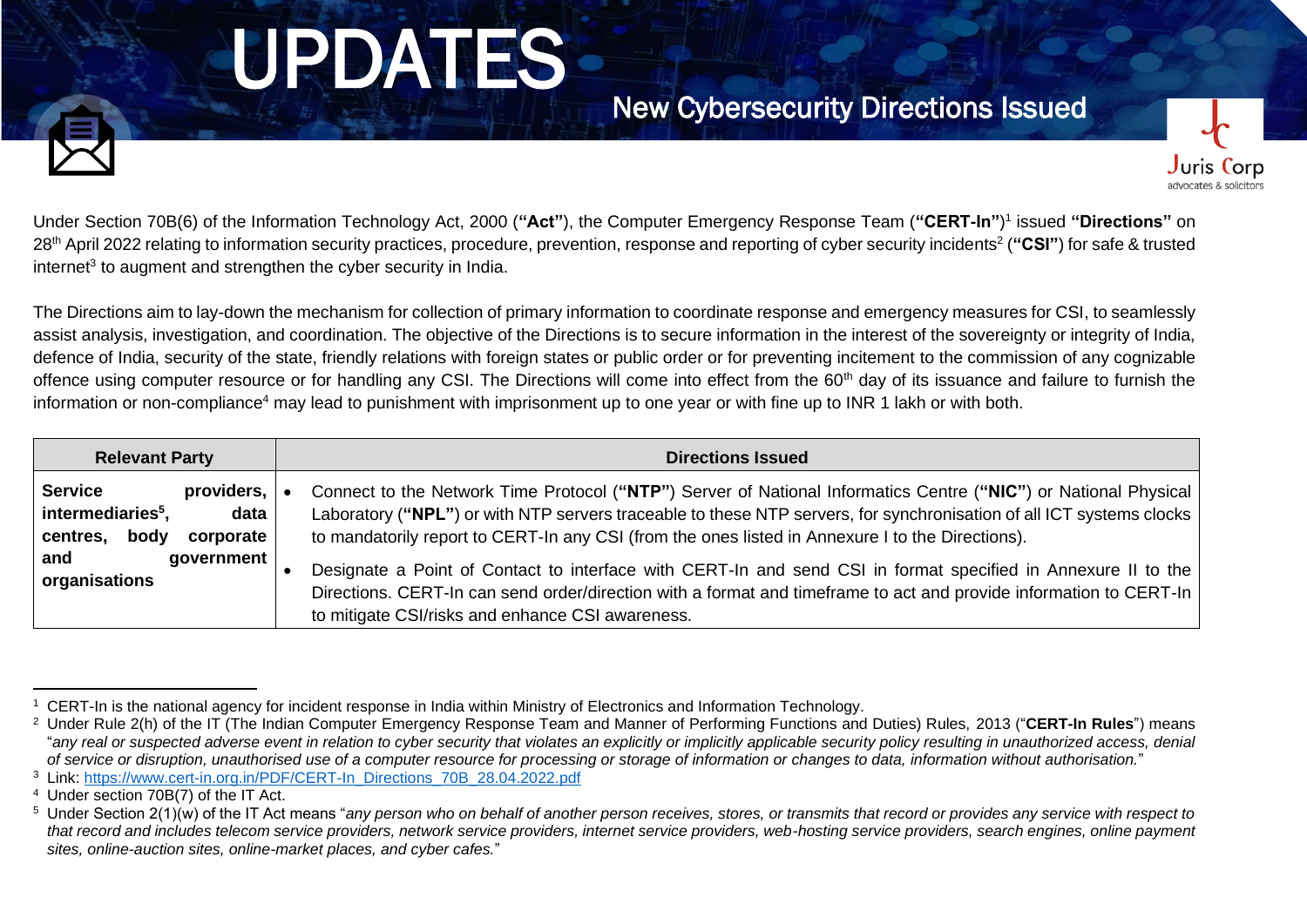

| <b>Relevant Party</b>                                                                                                                                                        | <b>Directions Issued</b>                                                                                                                                                                                                                                                                                                                                                                                                                                                                                                                                                       |
|------------------------------------------------------------------------------------------------------------------------------------------------------------------------------|--------------------------------------------------------------------------------------------------------------------------------------------------------------------------------------------------------------------------------------------------------------------------------------------------------------------------------------------------------------------------------------------------------------------------------------------------------------------------------------------------------------------------------------------------------------------------------|
|                                                                                                                                                                              | Mandatorily enable logs of all ICT systems and maintain them for 180 days in India so that any CSI can be reported<br>to CERT-In.                                                                                                                                                                                                                                                                                                                                                                                                                                              |
| <b>Data</b><br>Centres,<br>Virtual $\vert \cdot \vert$<br>Private Server providers,<br>Service providers<br>Cloud<br>and Virtual Private Network<br><b>Service providers</b> | Register the following information accurately for 5 years (or longer as mandated under law after any cancellation or<br>withdrawal of the registration):<br>validated names of subscribers/customers hiring the services;<br>✓<br>period of hire including dates;<br>$\checkmark$<br>IPs allotted to / being used by the members;<br>e-mail address, IP address and time stamp used at the time of registration / on-boarding;<br>purpose for hiring services; and<br>validated address, contact numbers and ownership pattern of the subscribers / customers hiring services. |
| The virtual asset service<br>providers,<br>virtual<br>asset<br>exchange<br>providers<br>and<br>custodian wallet providers                                                    | Mandatorily maintain all the information obtained as part of Know Your Customer ("KYC") as per Annexure III to the<br>$\bullet$<br>Directions as well as records of financial transactions for 5 years to ensure cyber security in payments and financial<br>markets for citizens, while protecting their data, fundamental rights and economic freedom in view of the growth of<br>virtual assets.                                                                                                                                                                            |
|                                                                                                                                                                              | Accurate information for individual transactions be maintained so that they can be reconstructed with details: identity<br>$\bullet$<br>of parties, IP addresses, timestamps and time zones, transaction ID, the public keys (or equivalent identifiers),<br>addresses or accounts involved (or equivalent identifiers), the nature and date of the transaction, and the amount<br>transferred.                                                                                                                                                                                |
|                                                                                                                                                                              | For KYC, the Reserve Bank of India Directions 2016 / Securities and Exchange Board of India circular dated 24th April<br>2020 / Department of Telecom notice 21 <sup>st</sup> September 2021 mandated procedures as amended from time to time may<br>be referred to as per Annexure III.                                                                                                                                                                                                                                                                                       |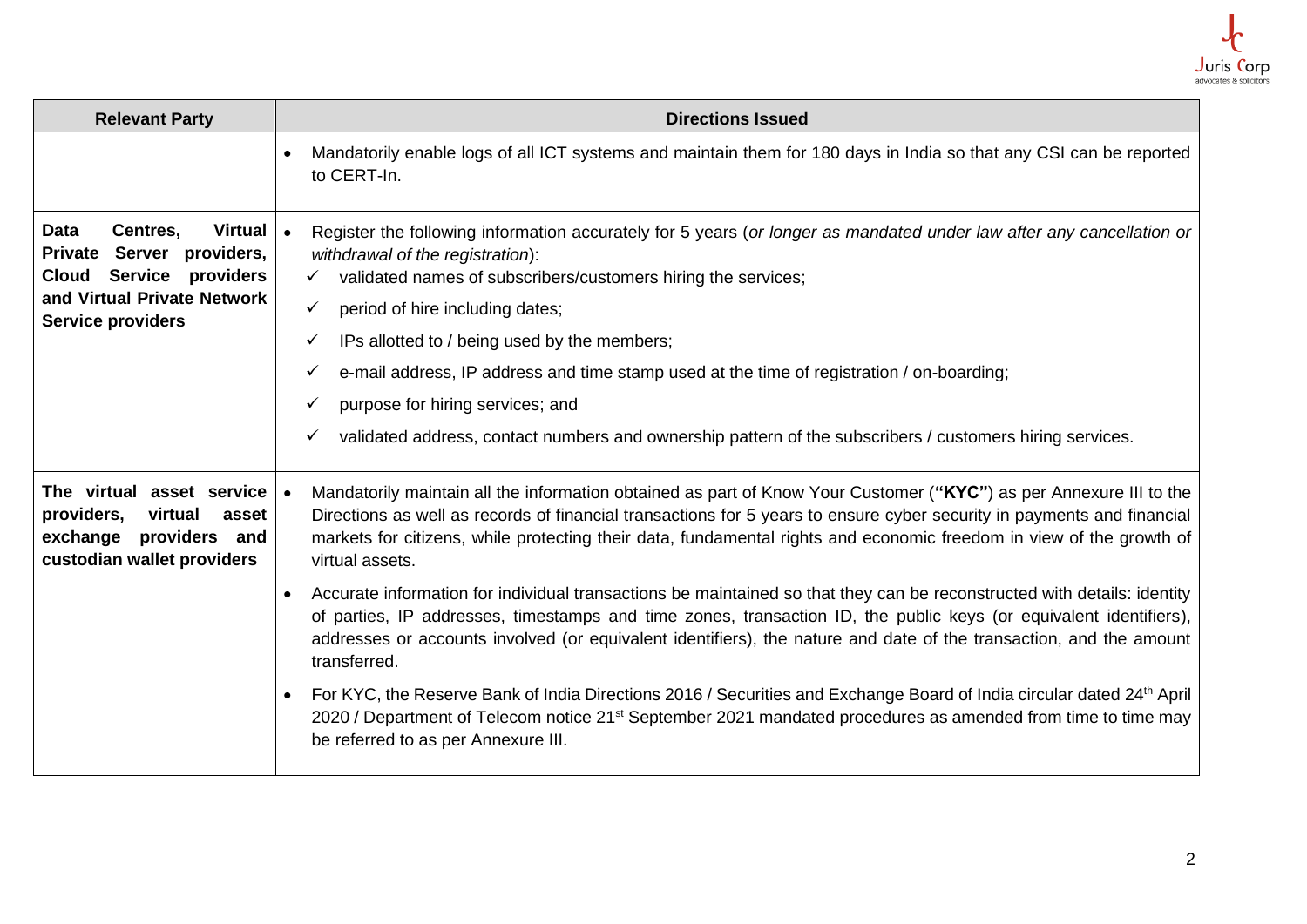

#### **Our Comments**

The Directions are applicable to service providers in telecom, network, cloud, internet, web hosting, wallets, crypto exchanges, intermediaries in social media platforms, search engines, e-commerce platforms, body corporates, data centres and government organisations. The key requirements are very basic in nature. The CERT-In Rules had prescribed reasonable timeframe to report CSI, which has now been fixed at 6 hours and such stringent timeline would require the applicable parties to engage trained personnel who are prompt in meeting compliance requirements. The data localisation requirement applies to even to cloud based or application layer service providers even if they do not have a physical presence in India. The KYC function was limited to banks, insurance, and securities and has now, with Directions, is applicable to virtual asset service providers*,* virtual asset exchange providers and custodian wallet providers as defined by Ministry of Finance; however, they have not yet provided guidance on these terms. As an attempt to be more inclusive or futuristic, while simultaneously going beyond the tenets of the CERT-In Rules, the list of CSIs to be reported has been widened to include attacks or incident affecting digital payment systems, unauthorised access to social media accounts, affecting cloud computing systems/servers/software/applications, or related to big data, block chain, virtual assets, virtual asset exchanges, custodian wallets, robotics, 3D and 4D Printing, additive manufacturing, drones and related to artificial intelligence and machine learning.